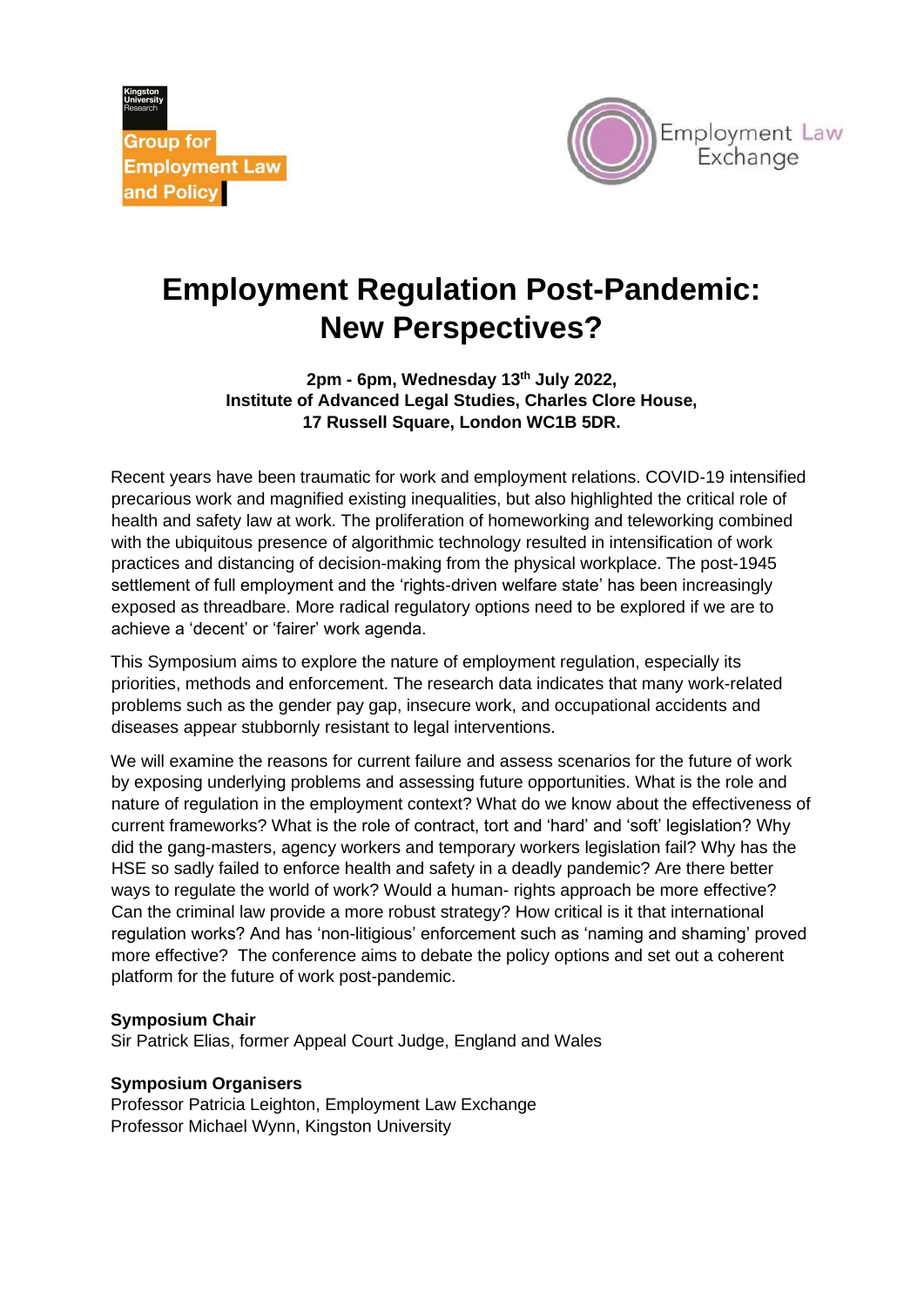



| TIME        | <b>SESSION</b>                                                                                                                                  | <b>SPEAKER(S)</b>                                                                              |
|-------------|-------------------------------------------------------------------------------------------------------------------------------------------------|------------------------------------------------------------------------------------------------|
| 14.00-14.05 | Welcome                                                                                                                                         | Professor Patricia Leighton<br>Professor Michael Wynn                                          |
|             | <b>What is Employment</b><br><b>Regulation For? Origins</b><br>and Challenges:                                                                  |                                                                                                |
|             | The origins and nature of<br>employment regulation                                                                                              | Professor Simon Deakin,<br>Cambridge University and<br>editor of The Industrial Law<br>Journal |
| 14.05-14.35 | Emerging challenges for<br>employment regulation<br>digitalisation, control and the<br>undermining of the notion of<br>employment relationships | Professor Ursula Huws,<br>Analytical Research Ltd                                              |
|             | What do we know about<br>the Effectiveness of<br><b>Employment Regulation?</b>                                                                  |                                                                                                |
|             | Introduction and overview                                                                                                                       | Patricia Leighton & Michael<br>Wynn                                                            |
| 14.35-15.45 | <b>Health and Safety</b><br>Regulation after the<br>pandemic?                                                                                   | Professor Paul Almond,<br>University of Leicester                                              |
|             | Tort law and work standards:<br>the case of vicarious liability                                                                                 | Dr Peter Mctigue,<br><b>Nottingham Trent University</b>                                        |
|             | Equality legislation in the<br>UK: a failed model?                                                                                              | Amanda Viviri,<br>www.live.co.uk                                                               |